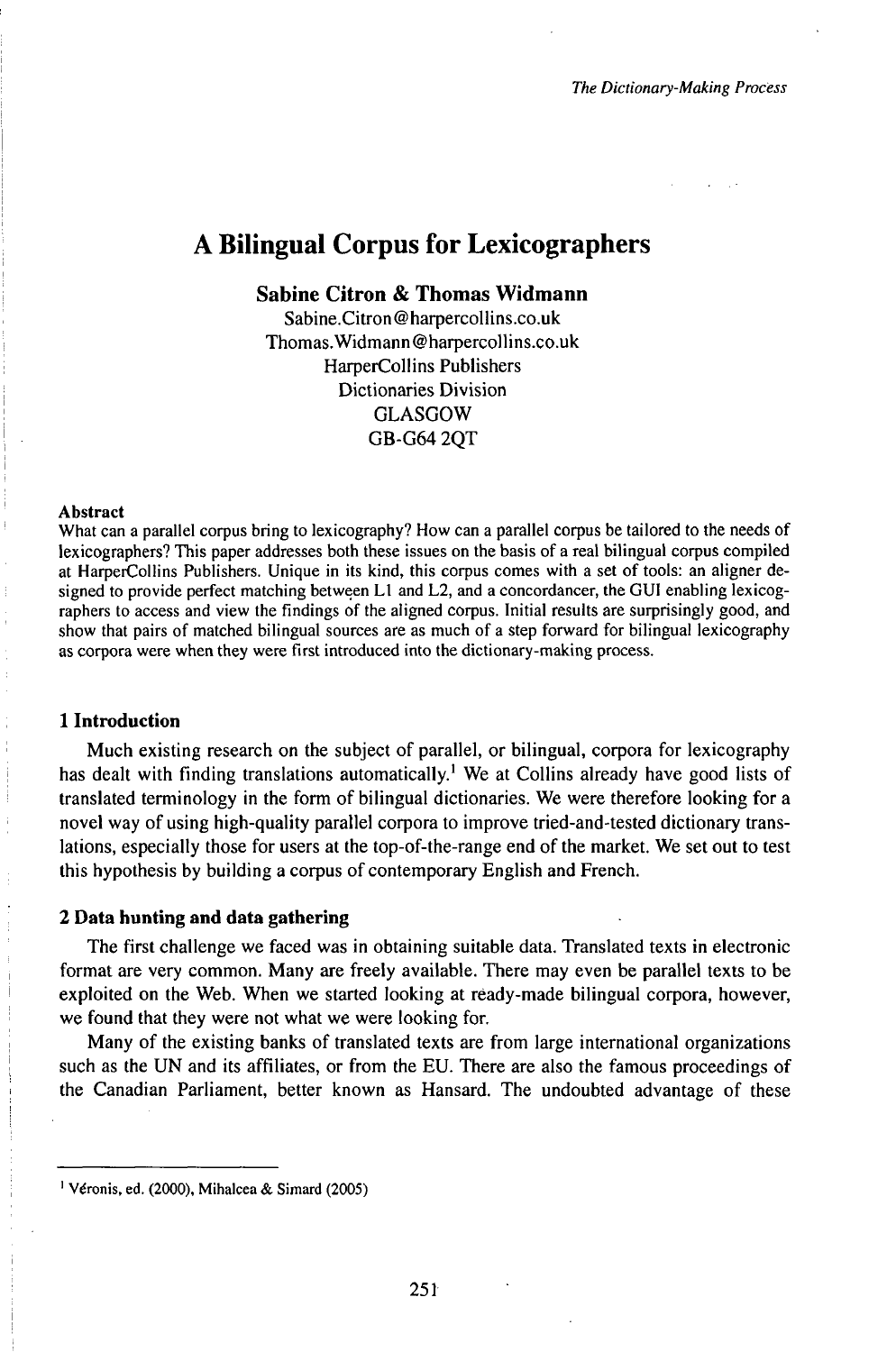sources is their vast size. Their weakness is that they contain very much a specific type of language, perfectly correct, but not always entirely representative of real language. What we try to analyse and describe in our dictionaries, especially for the sophisticated users of topof-the-range dictionaries, especially for their encoding needs, is the language people will encounter and want to reproduce in oral or written form in their daily life and in a business environment, rather than UN-speak, for example.

Moreover, it is also surprisingly difficult to identify the real source language of many of the texts generated by international organisations. These texts are sometimes written by nonnative speakers and it is not always easy to clearly identify which was the original in a set of matching texts.

Literary texts are an obviously suitable source for lexicographical needs: along with newspapers and magazines, novels tend to be the written source closest to real language. Here we met our second challenge: translated newspapers are not very common, and permissions were an issue. As for literary texts, copyright laws only allow us to use them without express permission if they are from the earlier part of the  $20<sup>th</sup>$  century. But language has changed too much since the days of Proust and Jules Verne, and our dictionaries aim to reflect contemporary language. We therefore decided to go through the proper channels, and to seek permission from publishers to use their texts. Being part of a large publishing house ourselves, we only had half a battle on our hands: we looked for HarperCollins titles translated into French, and for HarperCollins translations of French books.

We will skip over the difficulty in getting permissions from French publishers to use their texts in this age of electronic data manipulation. To cut a long story short, we are now the proud owners of a French-English corpus of over 2 million words, potentially <sup>3</sup> million.<sup>2</sup> This is a sizeable bilingual corpus, and one of the largest of its kind. It is still tiny, especially compared to the monolingual corpora we are used to working with at Collins, which total around 640 million words for the Bank of English alone, 940 million with English variants and foreign languages. We are all agreed that size matters where corpora are concerned. But our parallel corpus is a good pilot to test what could be done with a larger body of bilingual text.

### **3 Alman, the manual aligner**

Much work has gone into writing sentence-alignment programs,<sup>3</sup> but when we made some experiments on literary samples, we got poor results. The closest in functionality to our requirements seems to be TRADOS' WinAlign but its aim is different. Most sentence-alignment tools have been designed for non-literary texts, where one can assume that sentences will be a literal translation of the original, and that there will be a rough correspondence in sentence length between L1 and L2. Also, in such texts, there will typically be a large percentage of proper nouns and loan words that can be used to aid the alignment. However, good literary translations are by essence different from the original, and include few words

<sup>2</sup> Bilingual corpora are measured in total number of words òf both languages added together.

<sup>3</sup> For example the Vanilla Aligner: see Danielsson & Ridings (1997).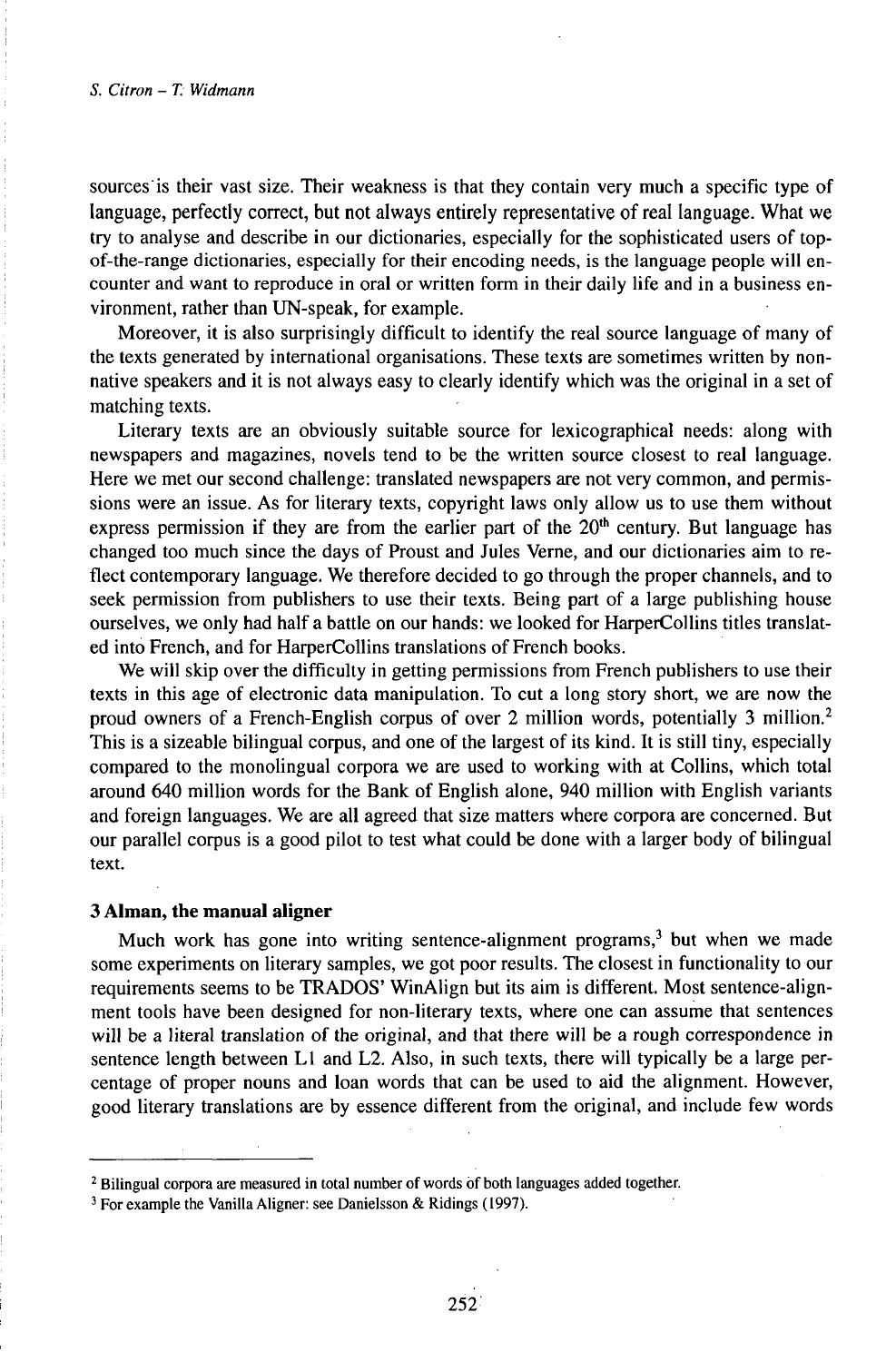that will uniquely link two sentences. After spending some time researching this area, we concluded that it would be best to write a tool to manually correct automatic alignments. Some experiments showed us that it would be worth focusing on correction rather than alignment, so over time, this tool ended up as a manual aligner which we called Alman.

Alman is a fairly basic tool. It will take two files, display them side-by-side, suggest an alignment and wait for user input. The algorithm for suggesting an alignment is very simple in that it will just search forward for the first sentence-boundary character. The suggested alignment is then underlined, and the user can accept it by pressing the *return* key. The user can also correct the underlined selection by moving backwards or forwards by a character, a word or a sentence. If a section of text is found only on one language, it can be ignored. If an error is found (this is likely if the text was obtained by OCR), it can be corrected: Alman will launch an external editor to let the user edit the underlined text. Alman also provides unlimited undo functionality. All commands are available through single keystrokes, which speeds up the process considerably.

It might sound very time-consuming to align texts manually, but we found that an experienced translator can align 20,000 words in an hour. While this is obviously longer than the time spent running an automatic aligner, it is less time than we would have spent correcting erroneous alignments produced by a non-specialised tool. And of course the quality of the resulting aligned bilingual corpus is much higher  $-$  perfect alignment really is essential for a sophisticated and detailed analysis of comparative patterns of behaviour of words or multiword units. Good quality not only improves subsequent results, but it also means we effectively are able to use more of the texts.

Alman is written in Perl and has currently only been tested on Unix. When the alignment is completed, it is exported to an XML-like format.

## **4 Concordancing**

We experimented with several parallel concordancers. The closest to our needs was the Stuttgart Corpus Workbench (CWB). Its display was however not tailored to our needs in the sense that it truncates citations and displays all L1 citations in a block together, followed by all corresponding L2 citations in another block of text, making individual matching difficult. We therefore wrote our own simple concordancer in Perl. This finds matching strings in either source or target in the XML-like format described above and displays the aligned chunks, highlighting the string. The concordancer allows for wildcard searches. It also does negative searches (to exclude obvious translations). It does not yet include a lemmatiser: this is the next obvious improvement.

## **5 Our corpus**

At the end of all this, what do we have? We have a unique parallel corpus of a reasonable size, with excellent quality of content and output, made of contemporary material and fully aligned. As far as we know, no other such corpus is available today. Our corpus is arguably the largest parallel corpus of contemporary fiction, the largest parallel corpus without alignment errors, and one of the few parallel corpora with consistent *L1* identification.

Our hypothesis is that, just like monolingual corpora replaced lexicographers' intuitions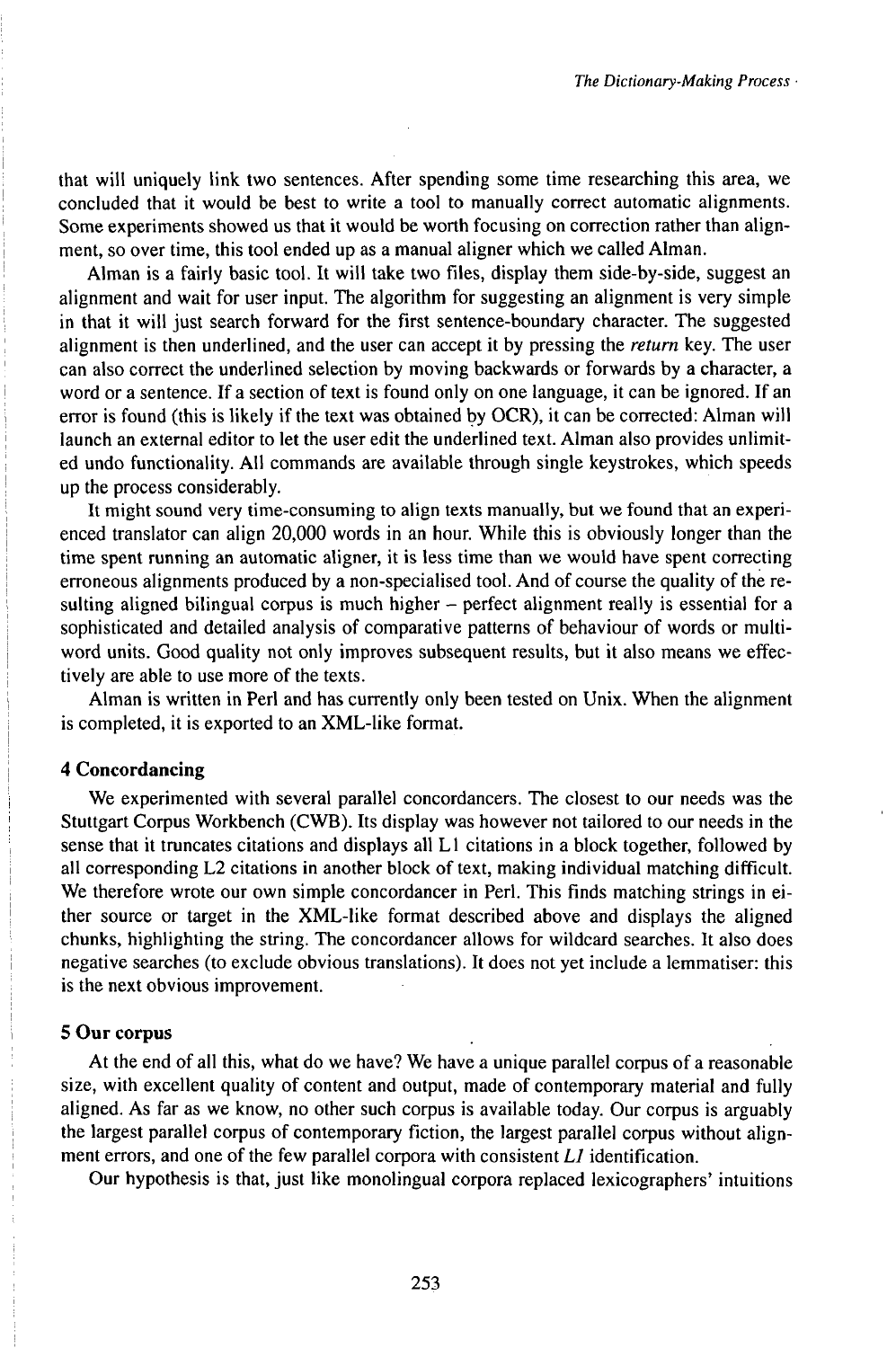(not lexicographers!) for the compilation of dictionary framework, parallel corpora will usefully supplement their intuitions in the search for good L2 equivalents

## **6 Results**

Of course a corpus is only a means to an end. We will show two representative examples (for want of more space) to demonstrate how our corpus can be used to improve translations in practice.

Let us take a fairly common French word, the adverb *jadis.* Oxford-Hachette translates this *d&formerly, in the past.* Harrap's *Shorter* has *in times past, formerly.* Collins-Robert has *in times past, formerly, long ago.* These are all fine translations. However, if we look at the parallel corpus citations for this word, the English word *once* appears as the dominant translation for the French *jadis*. A few examples:

"I think," he pronounced, gloomily, "that our kind, we like the cigarettes so much because they remind us of the offerings that **once** they burned for us, the smoke rising up as they sought our approval or our favor."

• «Je crois que si on aime tellement les clopes, nous autres, c'est parce qu'elles nous rappellent les offrandes qu'on brûlait pour nous, **jadis,** dit-il. La fumée qui s'élevait vers nous quand on cherchait notre approbation ou notre faveur.

Saint Bride, who was **once** Bridget of the two sisters (each of the three was a Brigid, each was the same woman).

• sainte Bride, qui était jadis Bridget aux deux soeurs (toutes les trois s'appelaient Brigid, et toutes les trois n'en formaient qu'une)...

A **once-**famous comedian, believed to have died in the 1920s, climbed out of his rusting car and proceeded to remove his clothing: his legs were goat legs, and his tail was short and goatish.

• Un comique **jadis** célèbre, qu'on croyait disparu dans les années 20, descendit de sa voiture rouillée et entreprit d'ôter ses vêtements: il avait des pieds de bouc et une courte queue caprine.

The tip of the point had collapsed over the years and a tree which had **once** stood upright there now grew outwards at an angle of forty-five degrees, its trunk stripped bare by the elements and only a small fuzz of green left at its tip.

• L'extrémité de la corniche s'était éboulée au fil des ans et un arbre qui s'était **jadis** dressé poussait désormais à un angle de quarante-cinq degrés, son tronc dénudé par les éléments, avec seulement un petit duvet vert autour de sa pointe.

**Once,** billions of years ago, they were bacteria; free-living and vicious they entered other cells and multiplied like viruses until they split their host asunder, so releasing multiple offspring into the world.

• **Jadis,** il y a des milliards d'années, c'étaient des bactéries; autonomes et vicieuses, elles